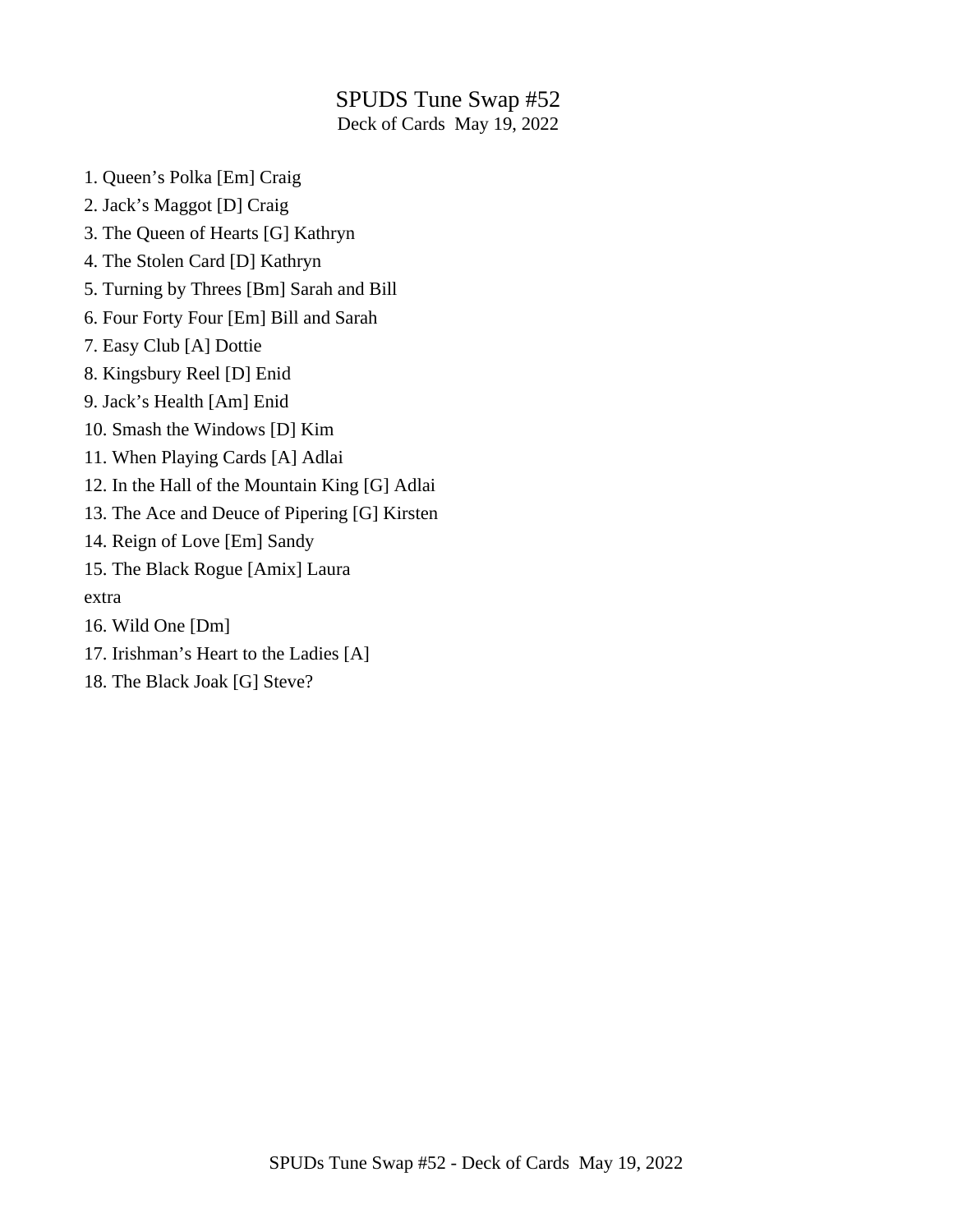Queen's Polka



Jack's Maggot





The Queen of Hearts



The Stolen Card

*Pierre Commes tradtunes 2002-8-5*

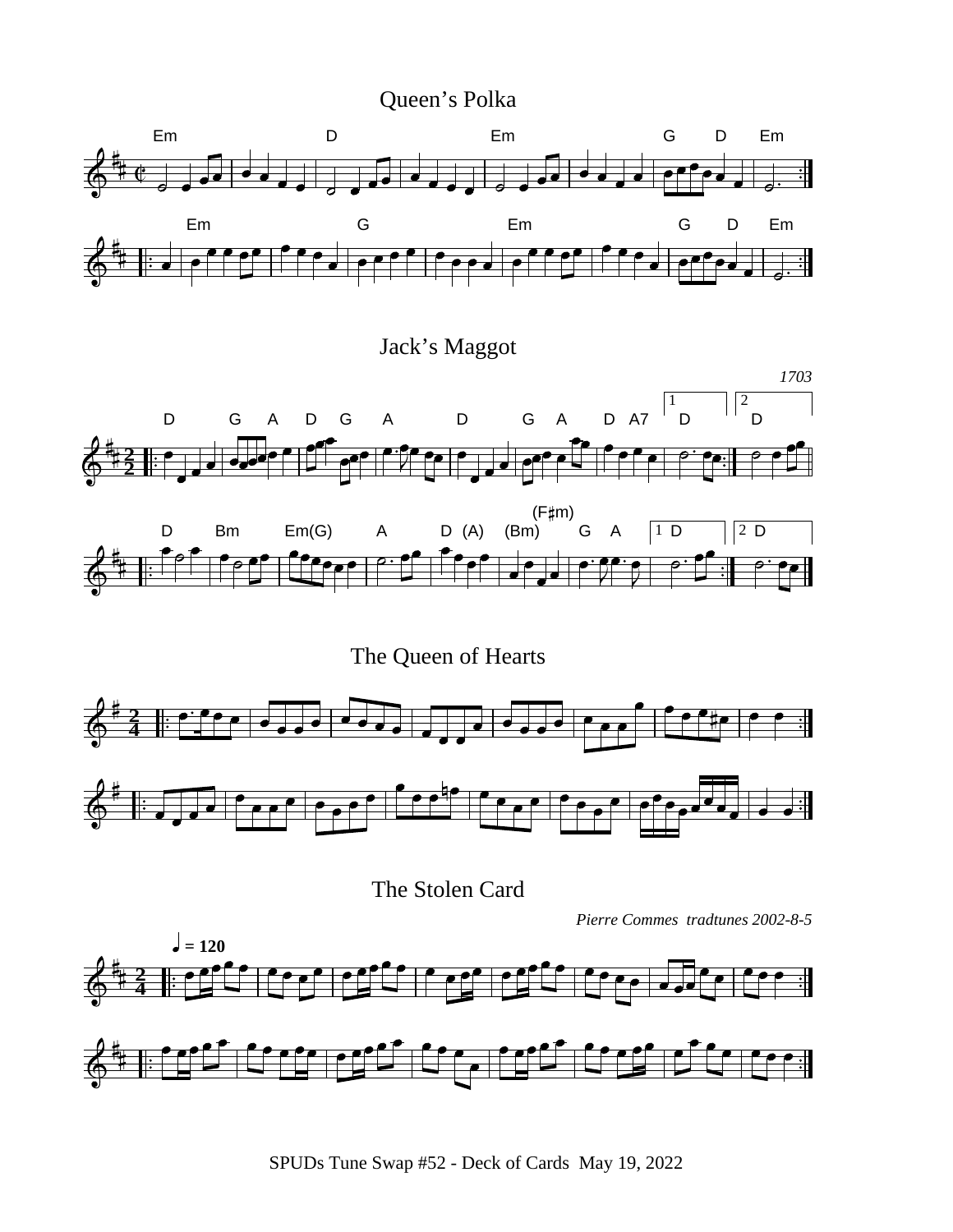

Em D Em D Em D C D Em

D D C D G Em D Em D C D Em

**8 6** *© 2001 Bill Quern*

# Tourner à Trois For the Dance "Turning by Threes"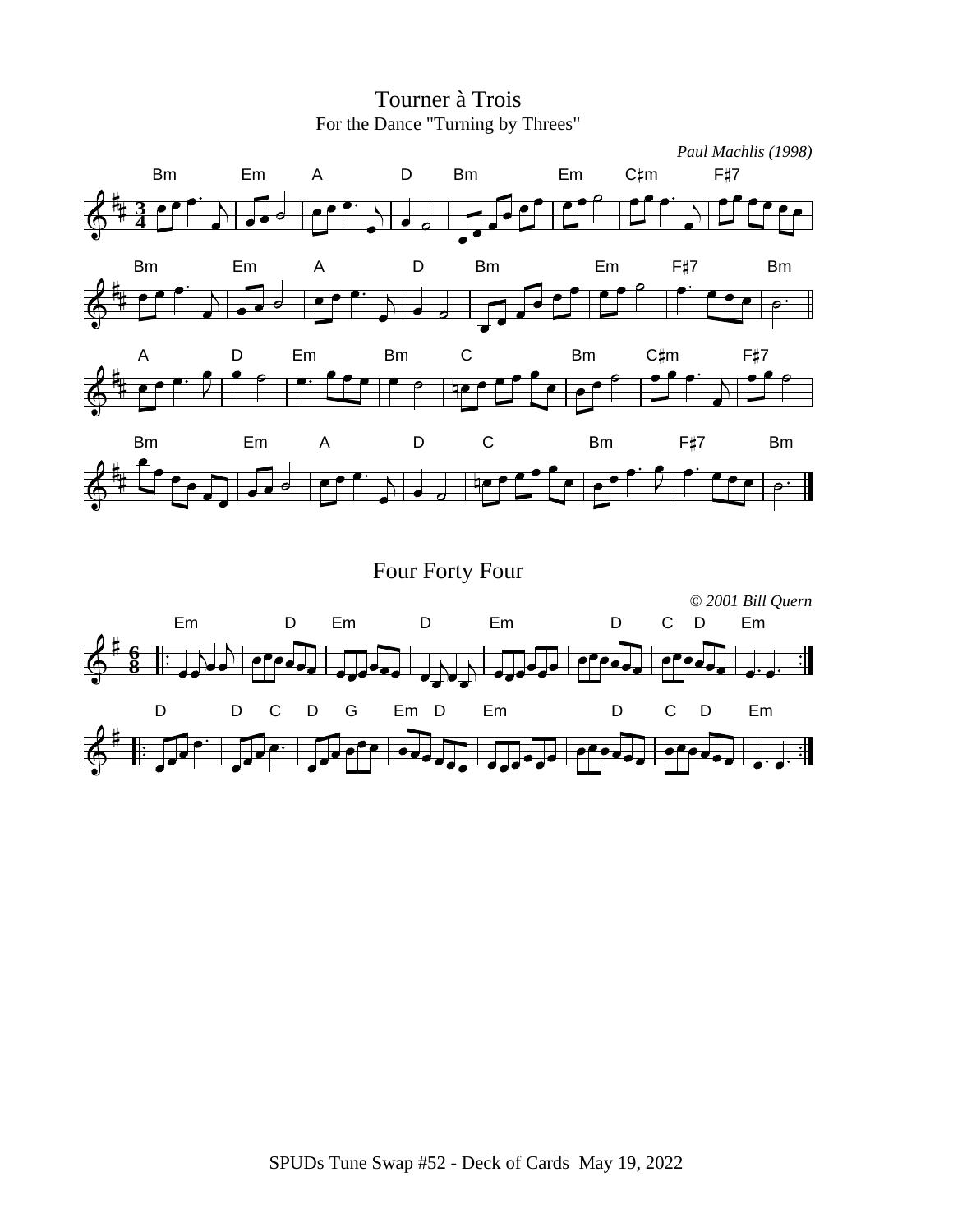



Kingsbury Reel

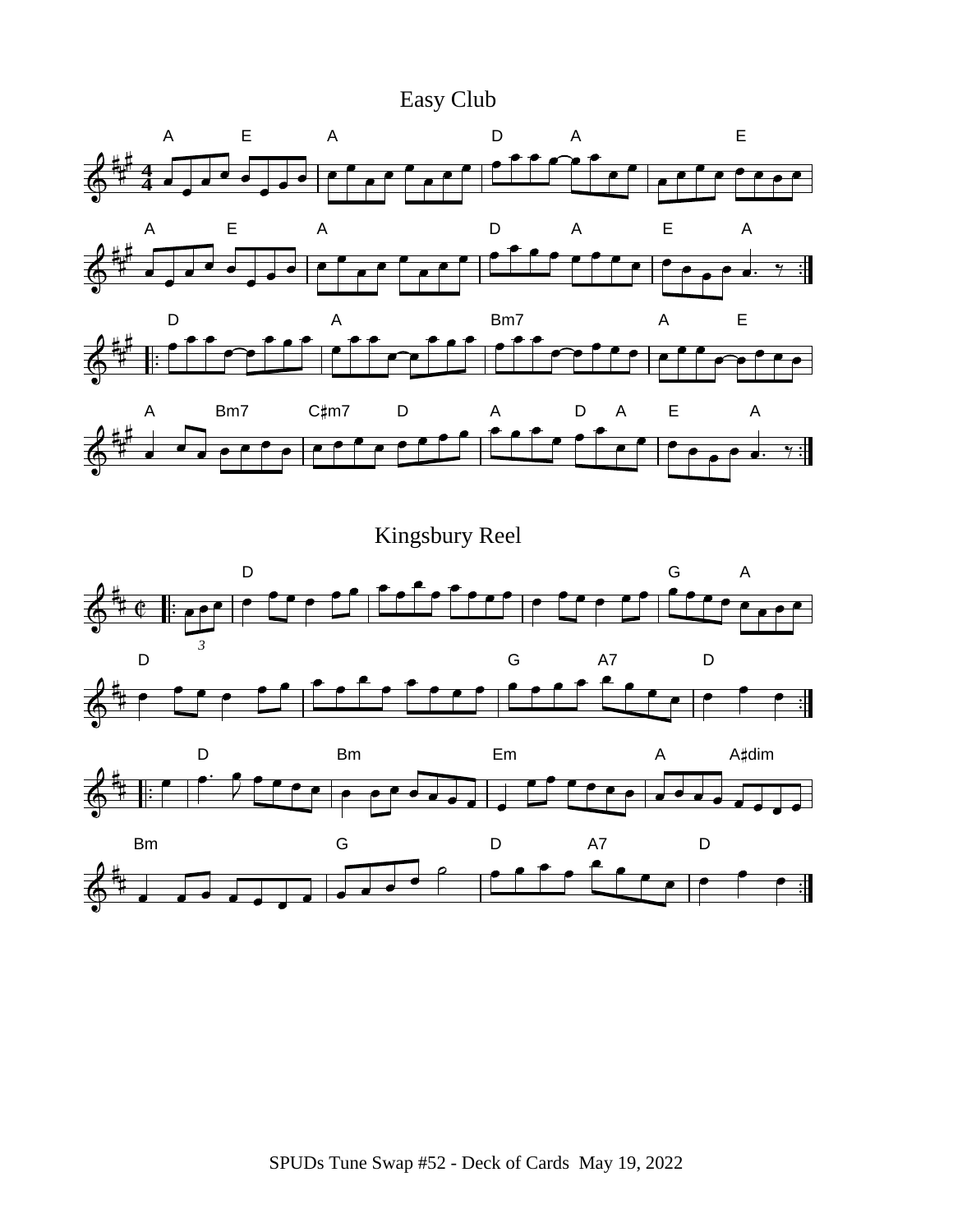#### Jack's Health Bolt the Door

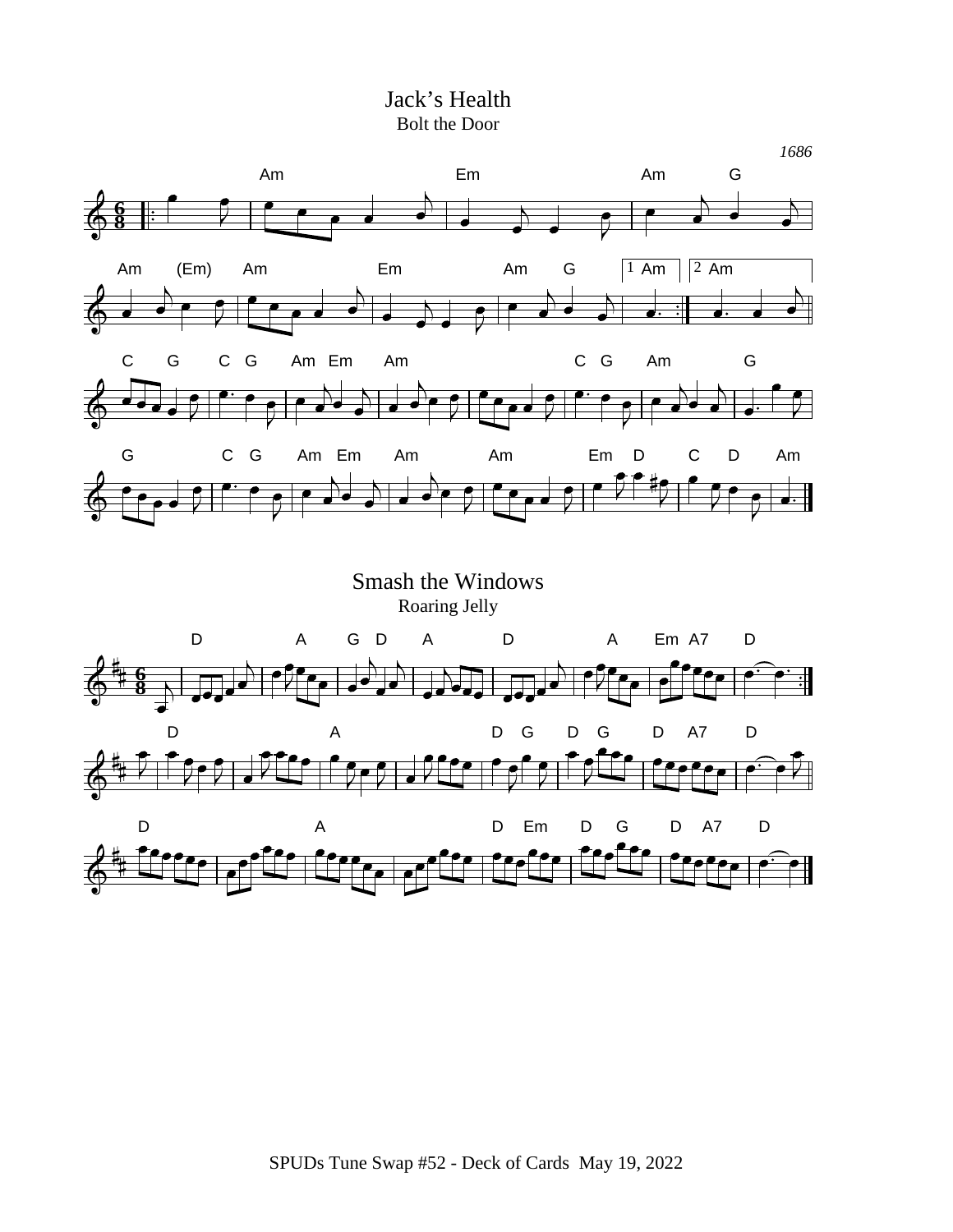

SPUDs Tune Swap #52 - Deck of Cards May 19, 2022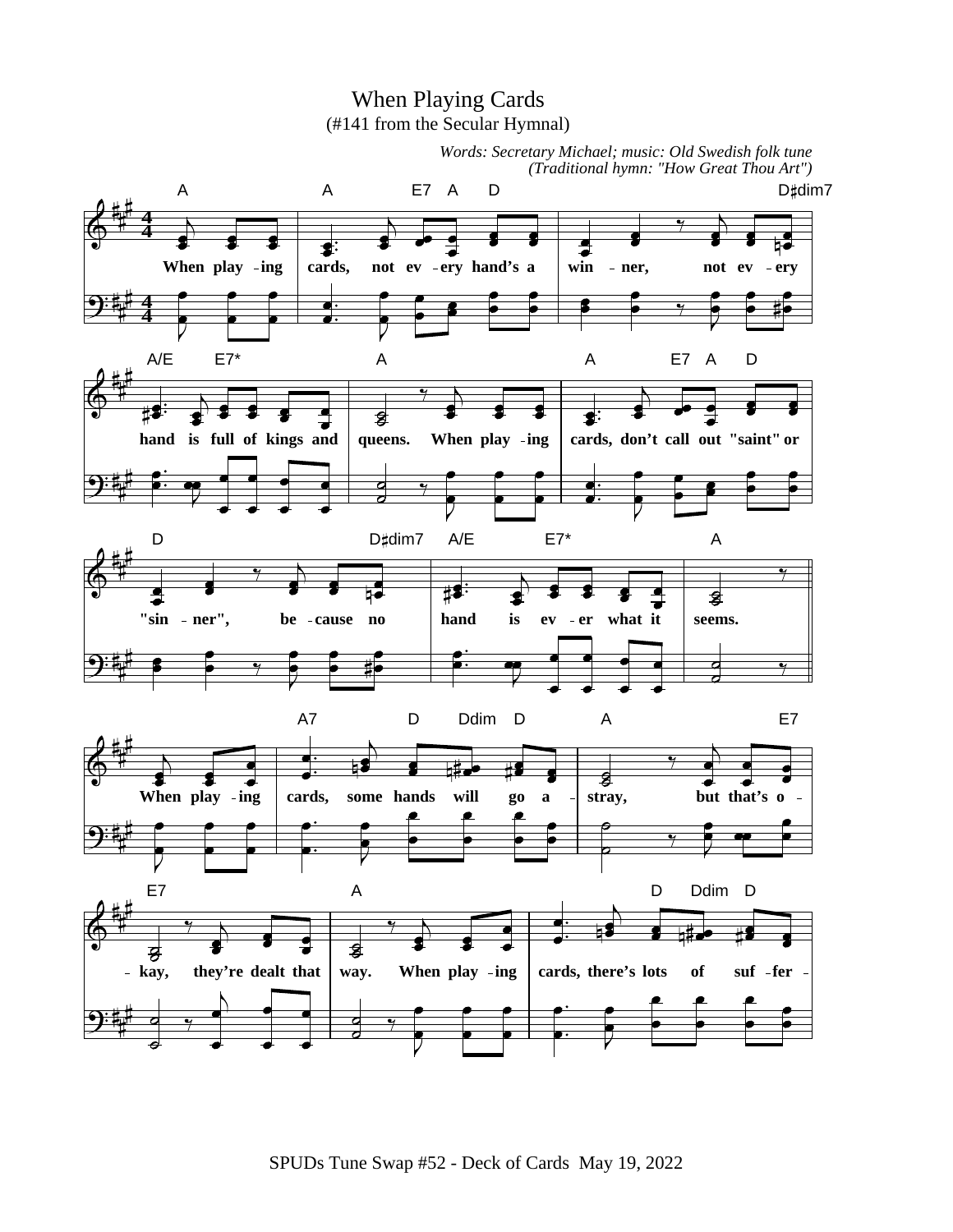

\* (Feel free to play fancier chords!)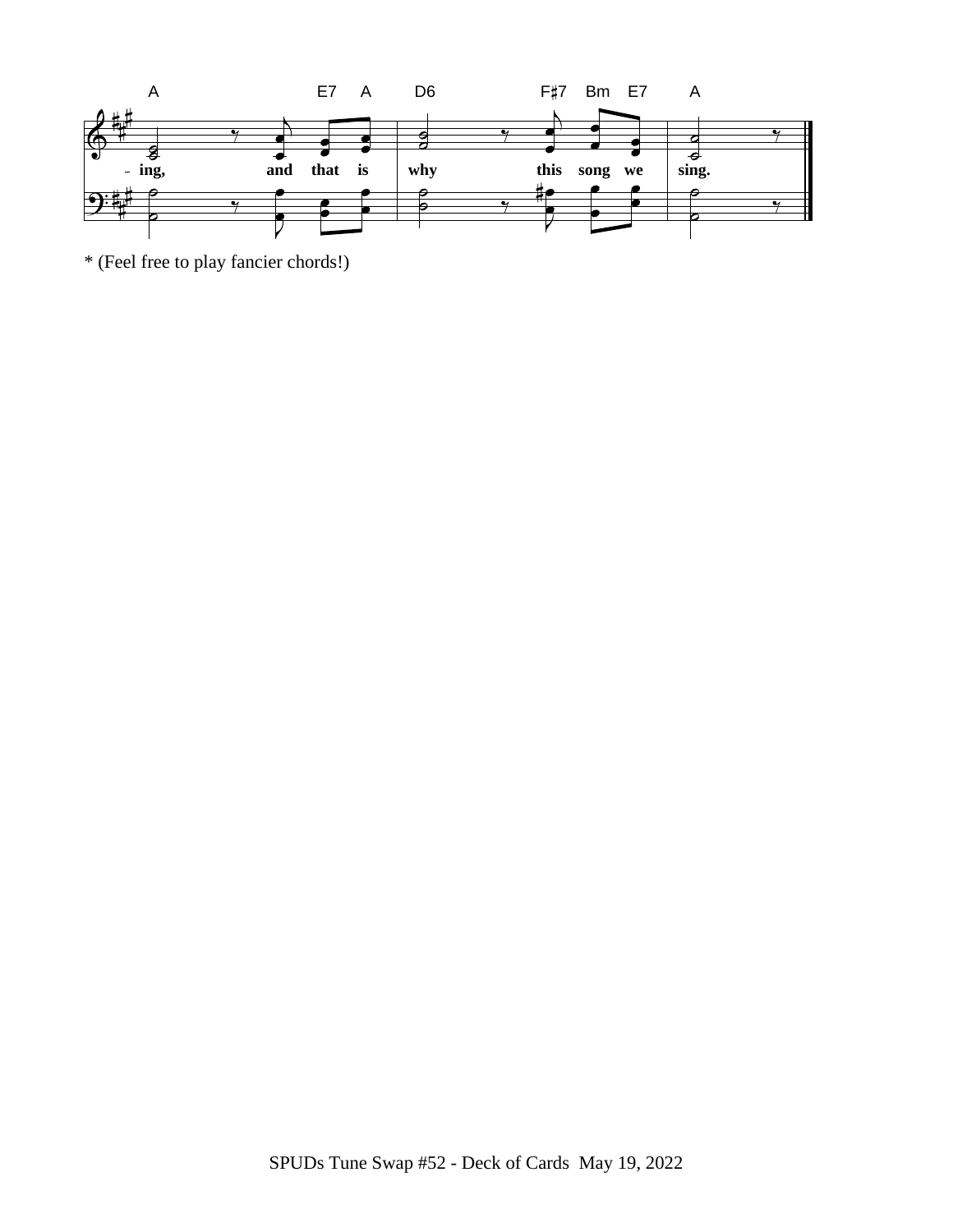# In the Hall of the Mountain King

*Edvard Grieg, from Peer Gynt Suite I Op. 46 This version based on R&O XXXI (2010), edited AW*

Begin pp, and in a low octave. Gradually get louder, higher, and (if not for a dance) faster. (Intro: sustained E note)



SPUDs Tune Swap #52 - Deck of Cards May 19, 2022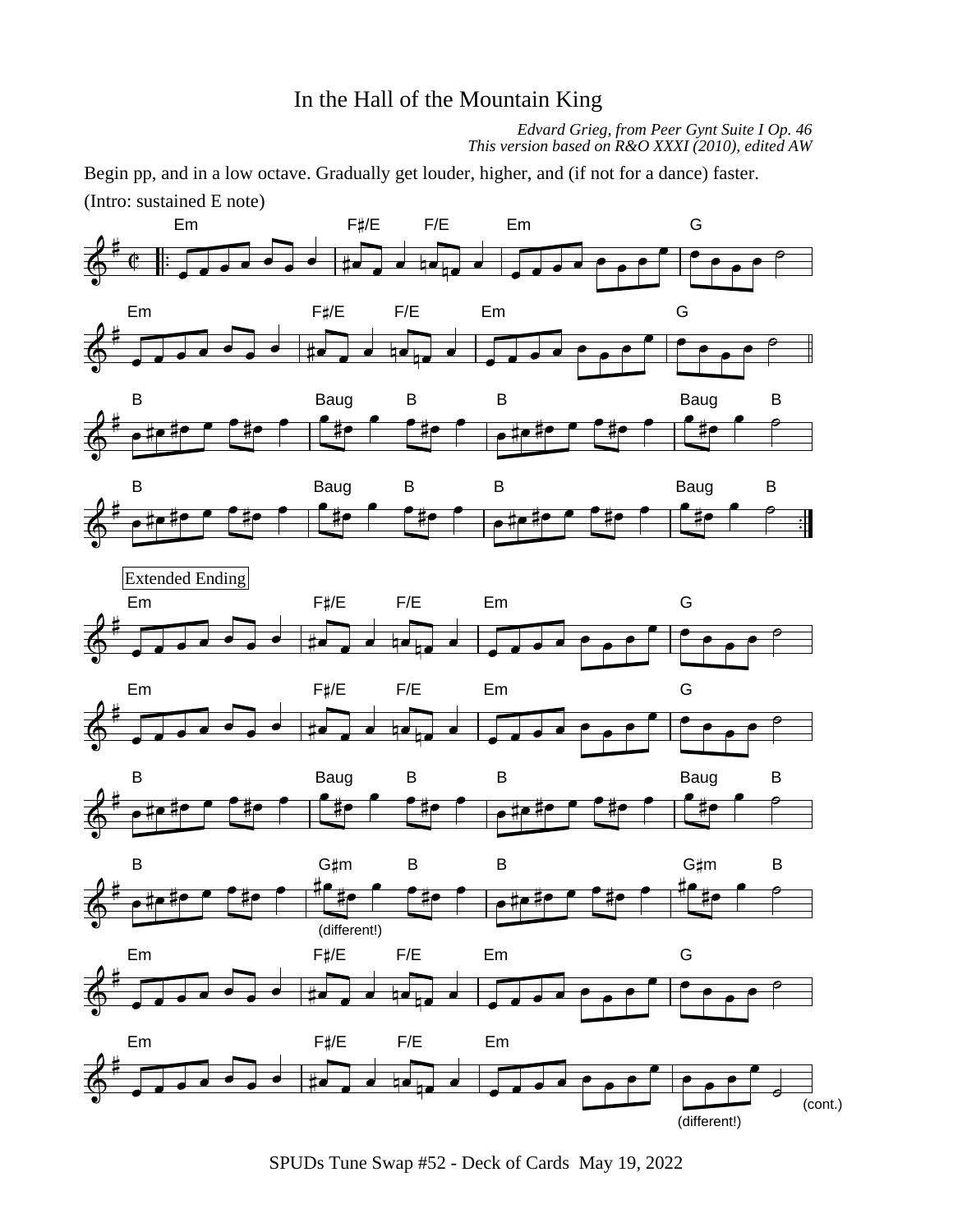

The Ace and Deuce of Pipering

*Ireland*

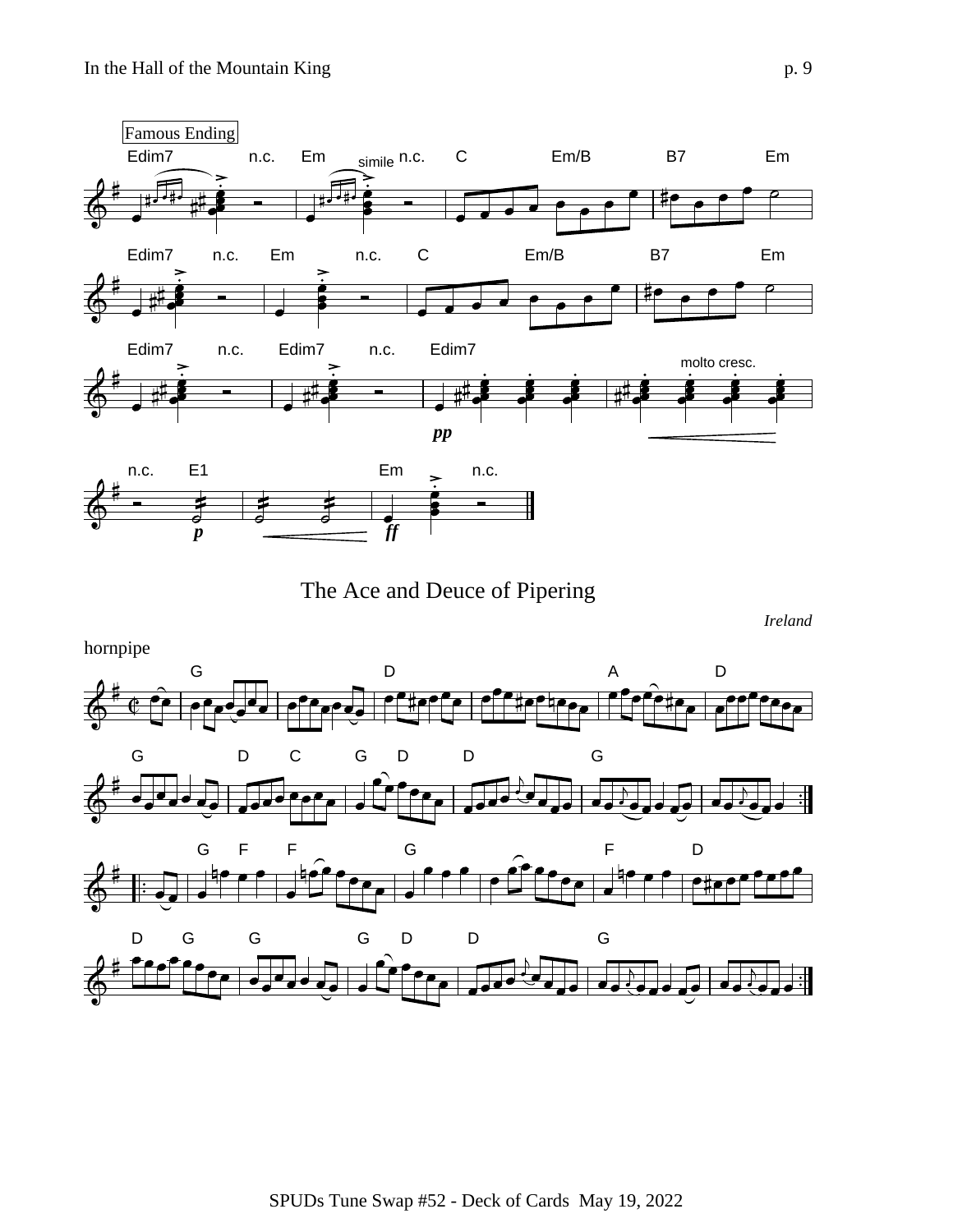# Reign of Love



(C) Copyright Keith Murphy. Black Isle Music, BMI

### The Black Rogue



Wild One



SPUDs Tune Swap #52 - Deck of Cards May 19, 2022